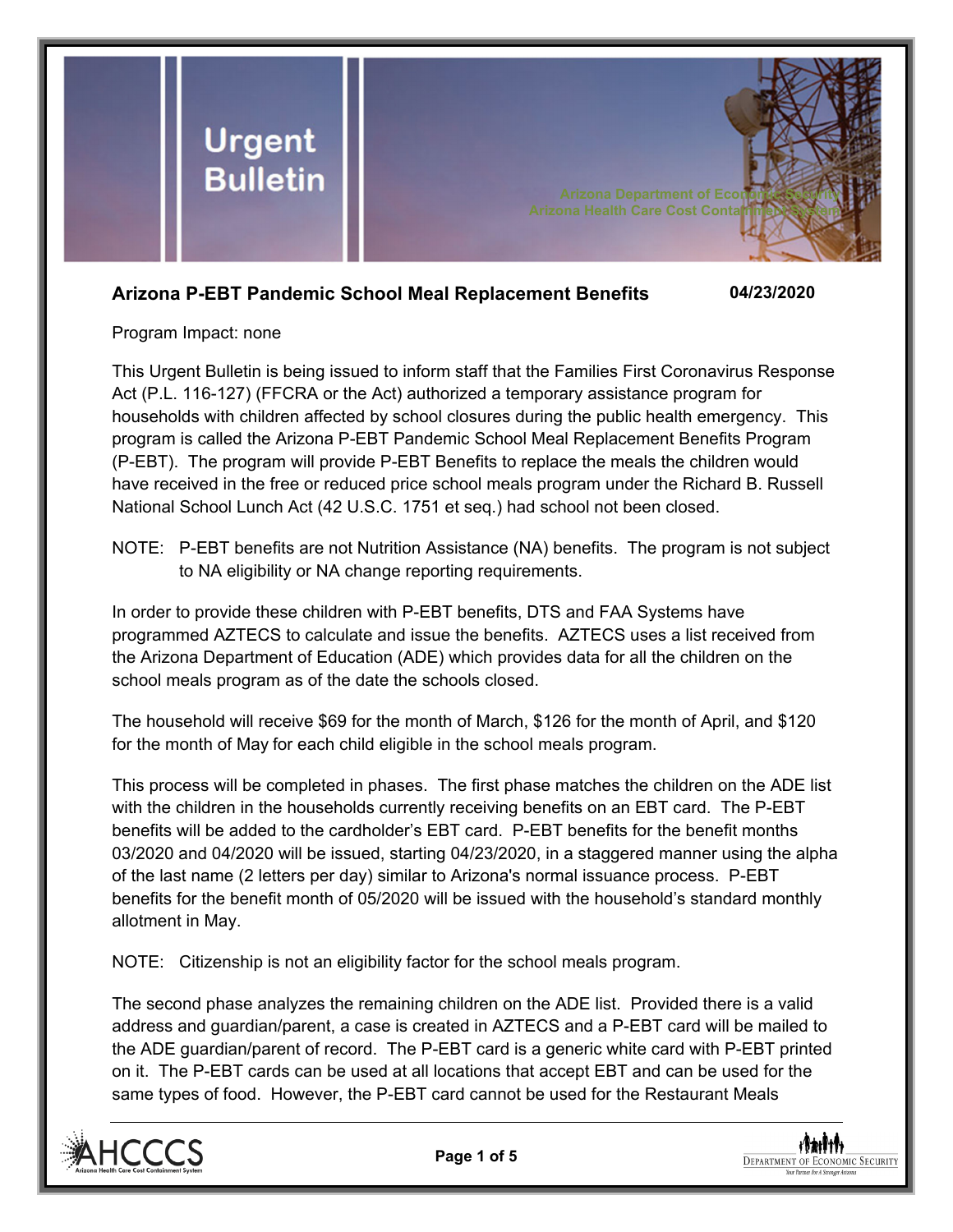

Program. (See Allowable NA Purchases at FAA1.A11B.01 in the Cash and Nutrition Assistance Policy Manual) The P-EBT cards will be issued in batches starting 05/08/2020. Once the guardian/parent activates the card by selecting a Personal Identification Number (PIN) the benefits for the benefit months 03/2020 through 05/2020 will be available for use. The Arizona P-EBT Pandemic School Meal Replacement Program (X020) notice with card use information will be sent to the household prior to receiving the P-EBT card.

NOTE P-EBT cards are not available in FAA offices. Address changes, when needed, must be completed in AZTECS prior to the guardian/parent requesting a replacement card from the EBT Customer Service 24-Hour Hotline at (888) 997-9333.

The third phase is an online form being created to allow the guardian/parent to provide information missing from the ADE data. The third phase creates a list of the children on the ADE list that did not have one or more of the following:

- A guardian/parent name
- A valid mailing or home address

Once the missing information is provided using the online form, the following occurs:

- A P-EBT card is mailed, when needed, to the address provided
- P-EBT benefits are added to the P-EBT card

The online form is not yet complete but is expected to go live on 05/15/2020. More information will be sent to staff by another Urgent Bulletin or on the What's Changed page in the Cash and Nutrition Assistance Policy Manual when the online form is ready.

### **How to Identify P-EBT benefits and cases in AZTECS**

P-EBT benefits are displayed on FSIH in AZTECS as a supplement for the benefit months of 03/2020, 04/2020, and 05/2020. Staff are able to identify the supplement is for P-EBT and the name of the child receiving the P-EBT benefit on FSBH in AZTECS. Each child receiving P-EBT benefits are listed individually.



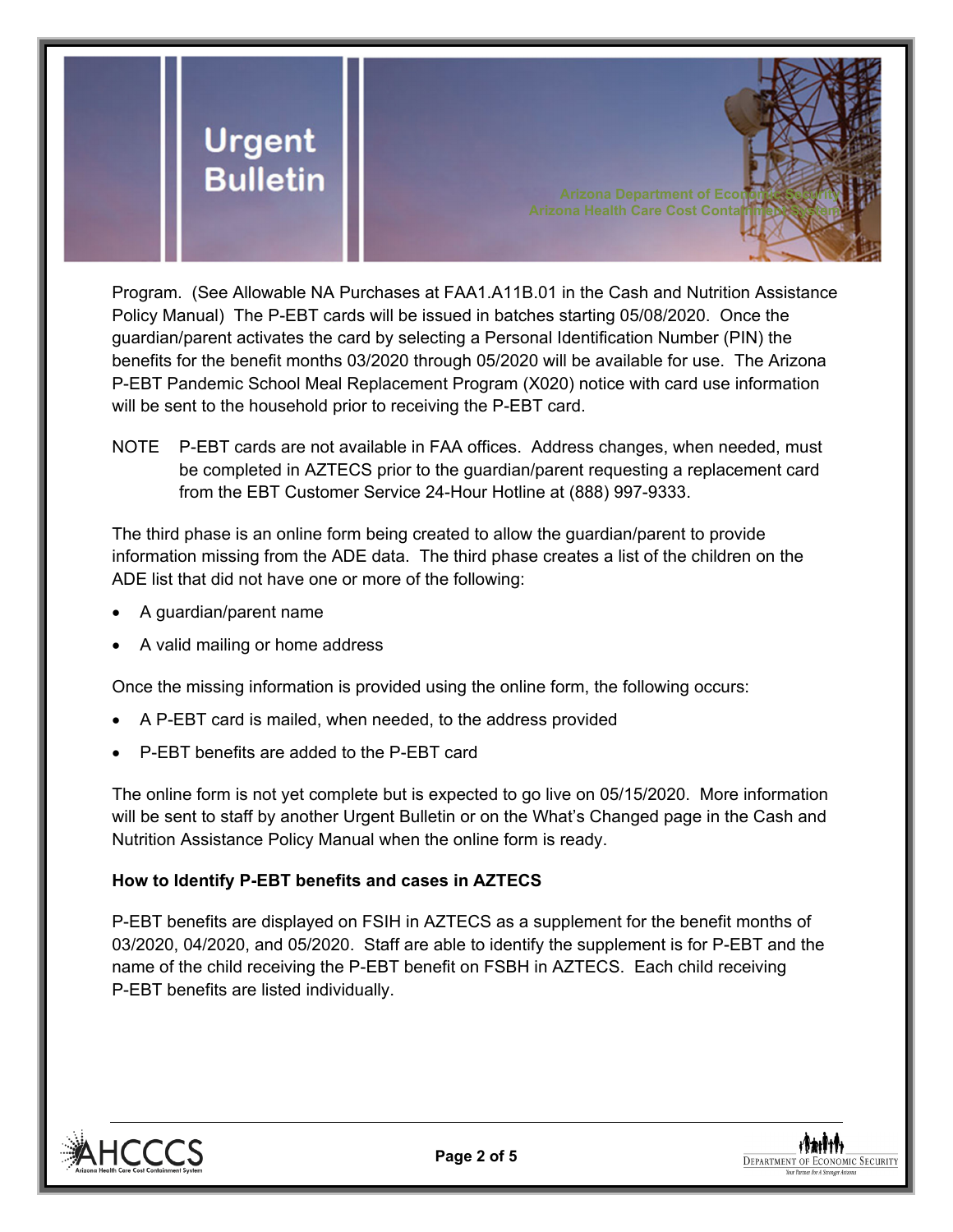

The following image shows \*PEBT paid for Jane Doe \$69 for benefit month 03/2020 and \$126 for benefit month 04/2020.

| HOUSEHOLD GROSS STD EXCESS DEP CHLD SHELT BEN NET ISS                                                                       | ---- ALLOWABLE DEDUCTIONS ---- |  |     |                         |  |
|-----------------------------------------------------------------------------------------------------------------------------|--------------------------------|--|-----|-------------------------|--|
| MON SIZ TYP SR CTB INC DED XDED MED CARE SUPP COST TYPE AMT RCP BEN IND                                                     |                                |  |     |                         |  |
| 0420 *PEBT PAID FOR JANE DOE<br>0320 03 ECE Y 860 167 172 0 0 0 0 RE 352 0 352 MO<br><b>EPERT PAID FOR JANE DOE</b><br>0320 |                                |  | -69 | 126 0 126 PD<br>0 69 PD |  |
| 0220.03 FCF V 860 167 172 0 0 0 0 0 PF 352                                                                                  |                                |  |     | $0.352$ MO              |  |

## **IMPORTANT**

Do not count P-EBT benefit amounts when determining supplements for NA benefits. P-EBT benefits are not NA benefits. P-EBT benefits should not be included when determining whether a household received the maximum allotment for the months of 04/2020 and 05/2020.

CADO is autopopulated as follows:



ACHI is documented as follows:

|  |                                  | ACTION ACTION SECURITY ACTION SCREEN BEN PRGM CURRENT NEW<br>DATE TIME KEY TYPE ID MONTH TYPE SITE SITE |                                                                                                                 |  |  |  |
|--|----------------------------------|---------------------------------------------------------------------------------------------------------|-----------------------------------------------------------------------------------------------------------------|--|--|--|
|  | $0.11030 - 0.7130133 - 0.030130$ | 042020 13:26:15 ADD PPEB 0320 FS 113                                                                    | the contract of the contract of the contract of the contract of the contract of the contract of the contract of |  |  |  |

Cases created during the second phase which include children not in an active case in AZTECS) have a P-EBT case created in AZTECS. Do not use P-EBT cases when adding Cash Assistance (CA) or NA applications.



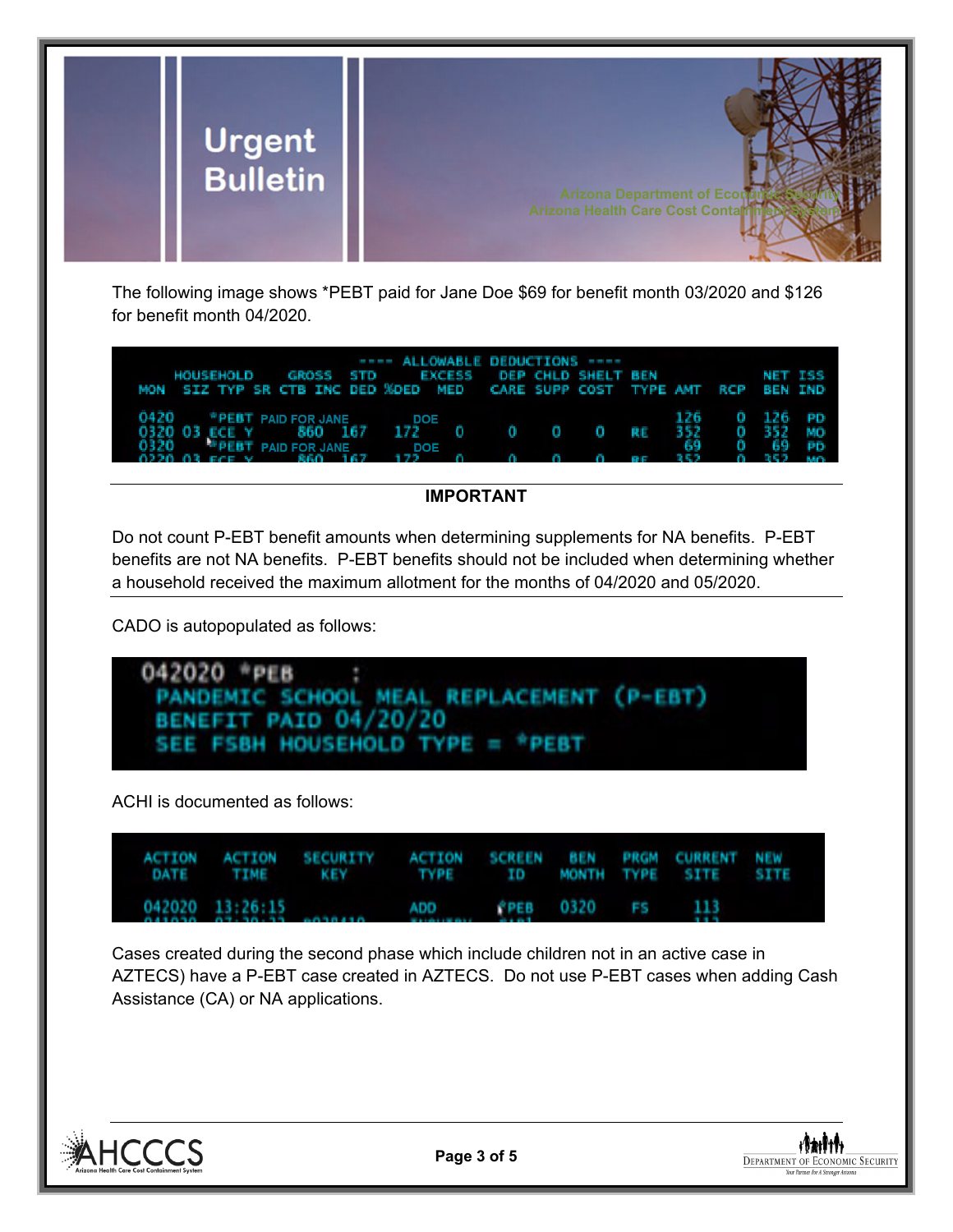

P-EBT cases are identified on CAP1 as follows:

Site Code 940 Unit 9



\*PEB in the last action field



 The PE Referral Source Code in the FS Ref SRCE field next to all members of the household

| <b>REF SRCE</b> |  |
|-----------------|--|
| AF FS MA        |  |
| PЕ              |  |
| РE              |  |
| PE              |  |

### **What if there are questions?**

Households receiving P-EBT cards have a dedicated telephone number to Conduent staff, (844) 841-3802, printed on the X020 notice. However, in the event FAA staff are contacted by a P-EBT customer, the information on this Urgent Bulletin has been provided to assist.